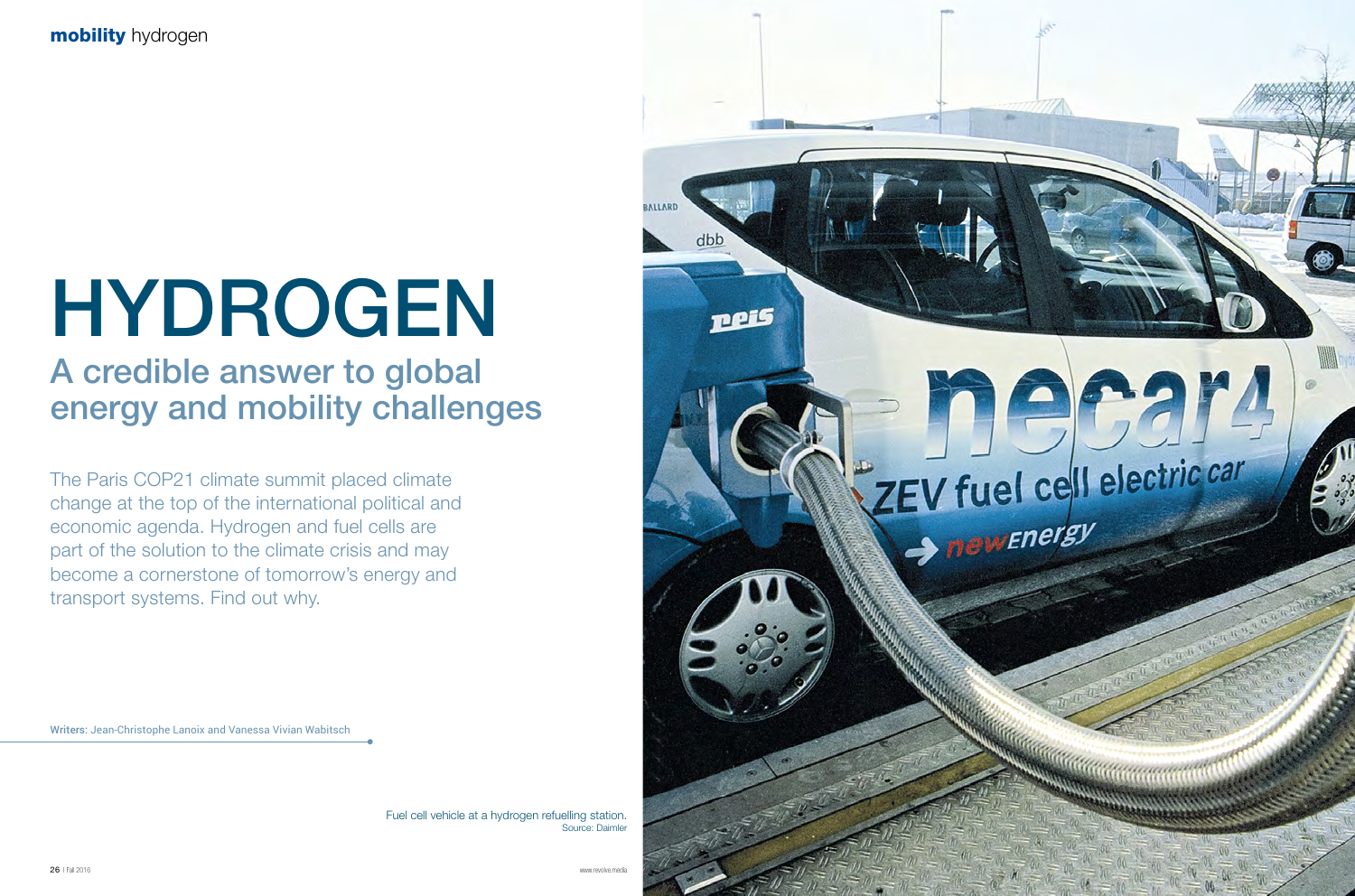#### mobility hydrogen

For decades, key industries, such as oil refining, ammonia production, food processing, glass manufacturing, metal production and electronics, have been using hydrogen. The market for hydrogen is well established and growing. According to Markets and Markets, the current market for industry applications is expected to grow from \$118 billion now to \$152 billion by 2021.

Over the past decades, hydrogen's economic and environment benefits have led many to promote the development of hydrogen as an energy carrier. Combined with oxygen, in fuel cells (electrochemical energy conversion devices) hydrogen can produce zero-emission electricity and heat and no by-product other than water. Hydrogen is a clean, abundant and efficient alternative to conventional fossil fuels.

Hydrogen can be used to store energy from intermittent renewable energy sources, through water electrolysis –

The use of hydrogen as a fuel for power generation or mobility has faced a number of challenges. Hydrogen is not a primary energy source naturally available. It is an energy carrier, like electricity, and needs an external source of energy to separate the hydrogen atoms from other atoms in complex hydrogenrich molecules, such as water, hydrocarbons or biomass.

Today, over 95% of all hydrogen is generated from fossil fuels, in CO2-intensive processes. Due to the low cost and easy availability of natural gas, Steam Methane Reforming (SMR) is globally the dominant production method, ahead of partial oxidation of petroleum oil and coal steam gasification. However, current SMR technology generates around 10 tons of CO2 per ton of hydrogen. . If hydrogen is to become one day part of the low-carbon energy system, CO2 emissions will have to be drastically cut at the production level.

HINICIO's research shows that drastic emission reductions are clearly achievable, and that alternative production technologies are already starting to emerge. Water electrolysis offers a very promising path for producing green hydrogen – hydrogen produced by renewable energy with low carbon emissions – while facilitating the integration of renewables in the power system. Today's systems were not designed to cope with high levels of variable power generation. The system integration of wind and solar power will therefore become increasingly challenging. No one wants a flickering TV set because of wind speed variation…

Producing hydrogen by water electroly-



the decomposition of water into hydrogen and oxygen through electricity. If the electricity consumed to produce hydrogen is decarbonized, hydrogen becomes a fully-decarbonized energy carrier. Fuel cells are a highly efficient power production technology. Fuel cells' applications are wide-ranging and cover many different fields, from stationary power and heat production to automotive power trains, as well as a power supply for mobile electronic devices.

The passenger car remains one of the most attractive fuel cell applications although it is the most challenging from a technological and economic standpoint. Hydrogen and fuel cells-vehicles

Hydrogen is a clean, abundant and efficient alternative to conventional fossil fuels.

### The market for hydrogen is well established and growing.

ered electric vehicles (BEVs) such as their relatively limited driving ranges, and long recharging times. The performance and user experience of fuel cell vehicles (FCVs) is comparable to conventional vehicles. FCVs offer driving ranges beyond 700 km, 3 minutes refuelling times, high efficiency and zero emissions. FCVs are therefore an attractive sustainable transport alternative, especially for passenger cars, public transport and heavy duty vehicles.

> sis is one solution to this challenge. Intermittent electricity can be converted into hydrogen and used for instance, at another location and point in time – for instance in the transport sector. HINICIO's study commissioned by the TUCK Foundation and co-financed by Total and ENGIE has shown that while both the technology and economics still need to be optimized, water electrolysis may become one of the preferred technological options for managing renewables within the next 10 years. Key to enabling such a development, the creation of a certification scheme for green and low carbon hydrogen. HINICIO is coordinating an innovative European project called CertifHy which specifically aims at developing such a scheme at European level, in collabo-

ration with leading European energy players, issuing bodies, certifiers and regulators. Such initiatives are key to develop a green hydrogen market in Europe.



To learn more, visit: www.certifhy.eu

Hydrogen storage facilities. Source: DLR



## provide inherent value as they directly **Integrating renewables into power systems**

Fuel cell vehicles for public transport. Source: Daimler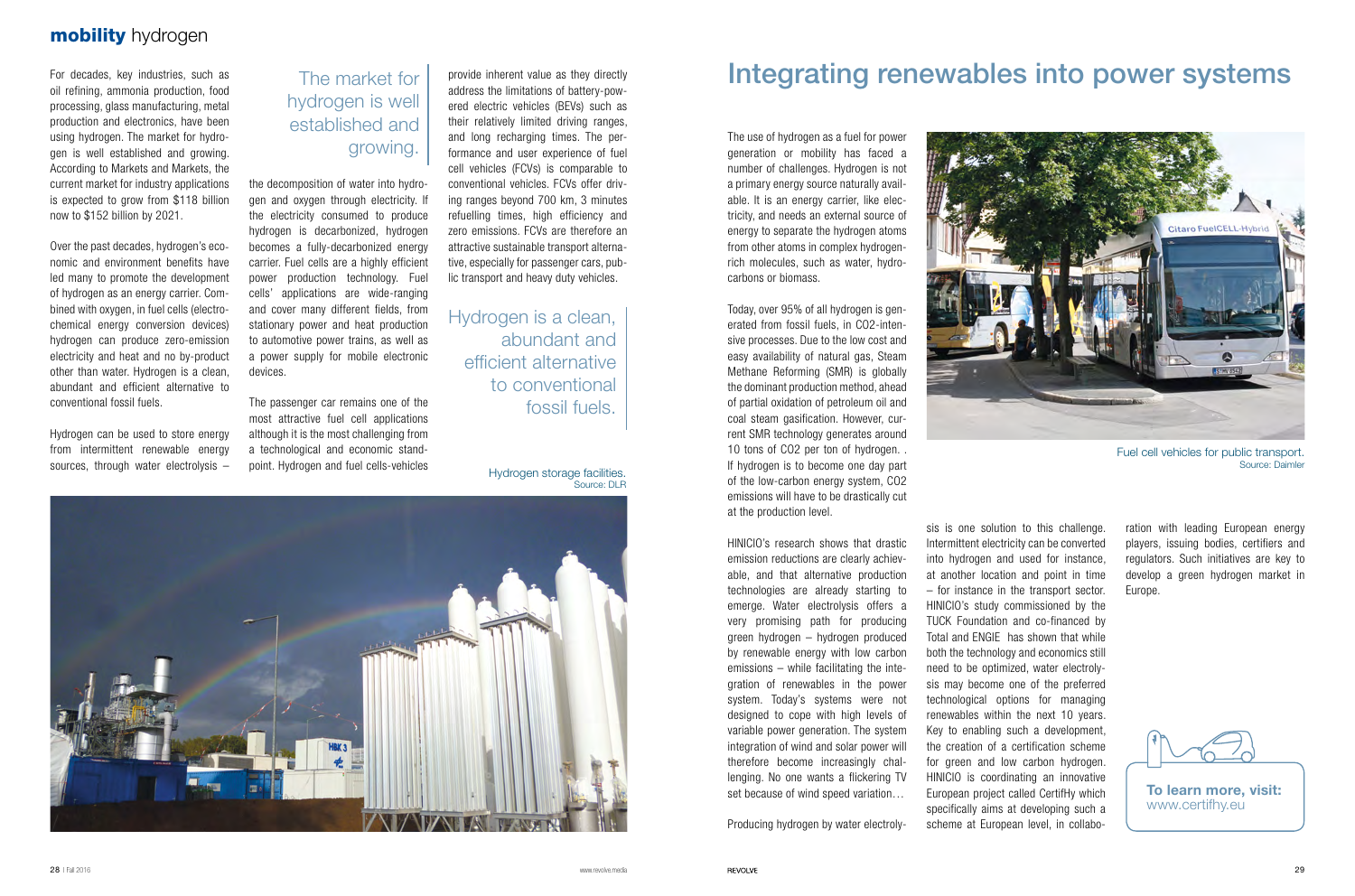Once produced, hydrogen has to be delivered to the point of use, especially to fuel cell vehicles. As conventional vehicles rely on a network of gas stations, so the deployment of hydrogen mobility will require the coordinated deployment of a sufficient number of hydrogen refuelling stations for drivers to be able to fill their tank whenever and wherever needed. Hydrogen for the supply of services stations, can either be produced on-site (for instance with an electrolyser installed next to the refuelling station) or in more centralized production facilities.

The hydrogen sector has been confronted with a chicken-and-egg dilemma for many years. On the one hand, car manufacturers are reluctant to invest in the manufacturing of fuel cell vehicles without existing hydrogen refuelling infrastructure. Clearly, no consumers would purchase such a car without the ability to refuel it. On the other hand, energy and industrial gas companies are not prepared to roll-out the necessary hydrogen infrastructure before hydrogen cars hit the road as they would face a "death valley" of several years before seeing any profit.

Costs are indeed significant but not out of reach. An EU coalition report published a few years ago estimates that a 2 billion Euro annual investment is needed in Europe to build the infrastructure required for 25% market share of fuel cell vehicles. While, at first glance, such an amount may appear daunting, this sum has to be compared with annual investments in other infrastructure sectors (oil and gas, electricity, telecommunications, transport…) which equal much bigger numbers, to the tune of several tens of billions of euros.

While costs have been reduced significantly and technological performance has improved in the last decade, it is also fair to say that certain technical and economic hurdles still remain along the hydrogen value chain, from hydrogen production down to end-use applications.

#### mobility hydrogen

## Overcoming the chicken-and-egg dilemma

The solution lies in a concerted and coordinated investment approach between infrastructure players, car manufacturers and public authorities at global and local levels to ensure that hydrogen production, delivery and distribution capabilities are deployed in a synchronized manner with sales of fuel cell vehicles, and risks taken by early adopters are properly managed and rewarded. The H2Mobility initiative in Germany, as well as similar developments in Japan and California are good examples of how government and private sector cooperation



Fuel cell research at the DLR institute in Stuttgart is essential for future sustainable mobility and decentralized energy supply of tomorrow. Source: DLR

can come together to overcome such chicken-and-egg challenges. Several hundreds of hydrogen refuelling stations are currently operating worldwide and major car makers are stepping up to the plate one after another (Toyota, Honda, Hyundai, Daimler, BMW…). Current developments in Germany, Japan and California demonstrate that the infrastructural barrier is slowly but surely being overcome by the industry. However, a clearer and ambitious strategy from leading European car manufacturers is required for the market to take off.



World's first hydrogen-powered tramcar rolled off the assembly line in Qingdao, Shandong province. Source: Xinhua

For instance, at the production level, the costs of electrolysers still need to come down by a factor of 2-3 and their durability and tolerance vis-à-vis input variability must improve. This will be necessary to achieve a reasonable target price for the hydrogen at the pump, usually set around 10 euros per kilogram, which is the benchmark value to be on par with gasoline on a per kilometre basis (one kilogram of hydrogen allows users to drive around 100 kilometres).

At the fuel cell vehicle level, various barriers are worth mentioning including reducing the use of expensive precious metals such as platinum, lifetime and reliability improvements, resistance to corrosion, better integration, heat management and overall system simplification. Unsurprisingly, fuel cell costs are also still high mostly due to low production volumes. However, HINICIO's study for a world-leading electricity utility has shown that fuel cell vehicles will achieve cost parity with conventional vehicles as soon as mass production begins. For the time being, car manufacturers appear to be targeting high-end segments with high customer expectations, for which superior performance, range and refuelling experience could offset some of the price differential.



#### Reducing costs, increasing production

Detail of a fuel cell with measurement windows. Source: DLR